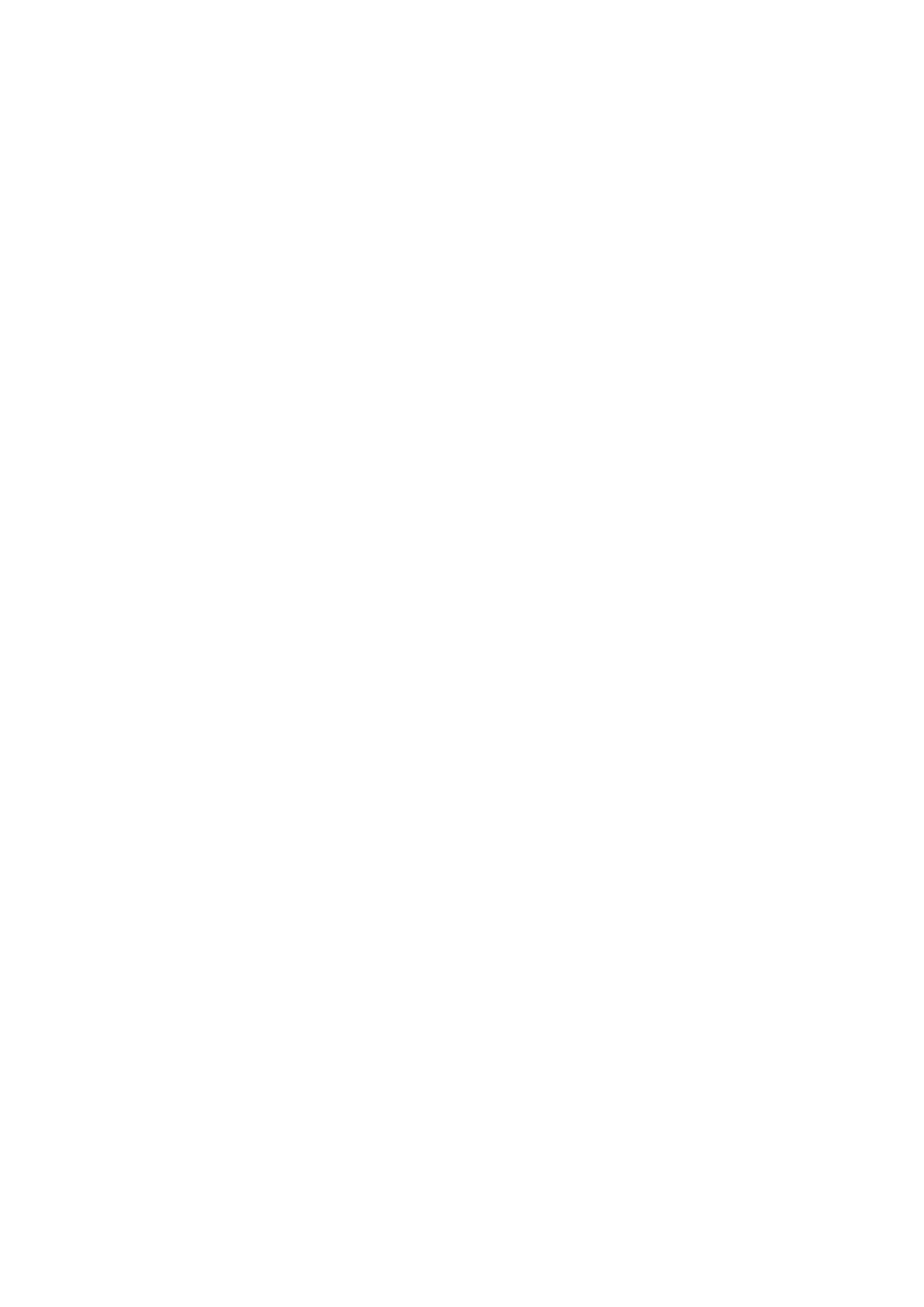

## **MANX CARE (AMENDMENT) BILL 2022**

- **A BILL** to amend the Manx Care Act 2021 so as to enable the Department of
- Health and Social Care to make updated provision in respect of complaints in
- respect of services provided and functions performed under the National
- Health Service Act 2001, the Social Services Act 2011 and the Children and
- Young Persons Act 2001.

**BE IT ENACTED** by the Queen's Most Excellent Majesty, by and with the advice and consent of the Council and Keys in Tynwald assembled, and by the authority of the same, as follows:—

#### **1 Short title**

The short title of this Act is the Manx Care (Amendment) Act 2022.

#### **2 Amendment of section 39**

- (1) Section 39 (regulations) of the *Manx Care Act 2021* is amended as follows.
- (2) After subsection (2) insert —
- "(3) The Department may by regulations amend the *Children and Young Persons Act 2001*, the *National Health Service Act 2001* and the *Social Services Act 2011*.

14 This is subject to subsection (4).

Tynwald procedure — approval required.

- $\boxed{16}$  (4) Regulations under subsection (3) may  $-$
- (a) make; or
- (b) enable the Department by regulations under one or more 19 19 of the Acts mentioned in subsection (3) to make,

 such provision as the Department considers appropriate in respect of complaints in respect of services provided and functions performed under one or more of those Acts or this Act by, or on behalf of, the persons and bodies specified in subsection (5).

 Tynwald procedure for regulations under paragraph (b) — approval required.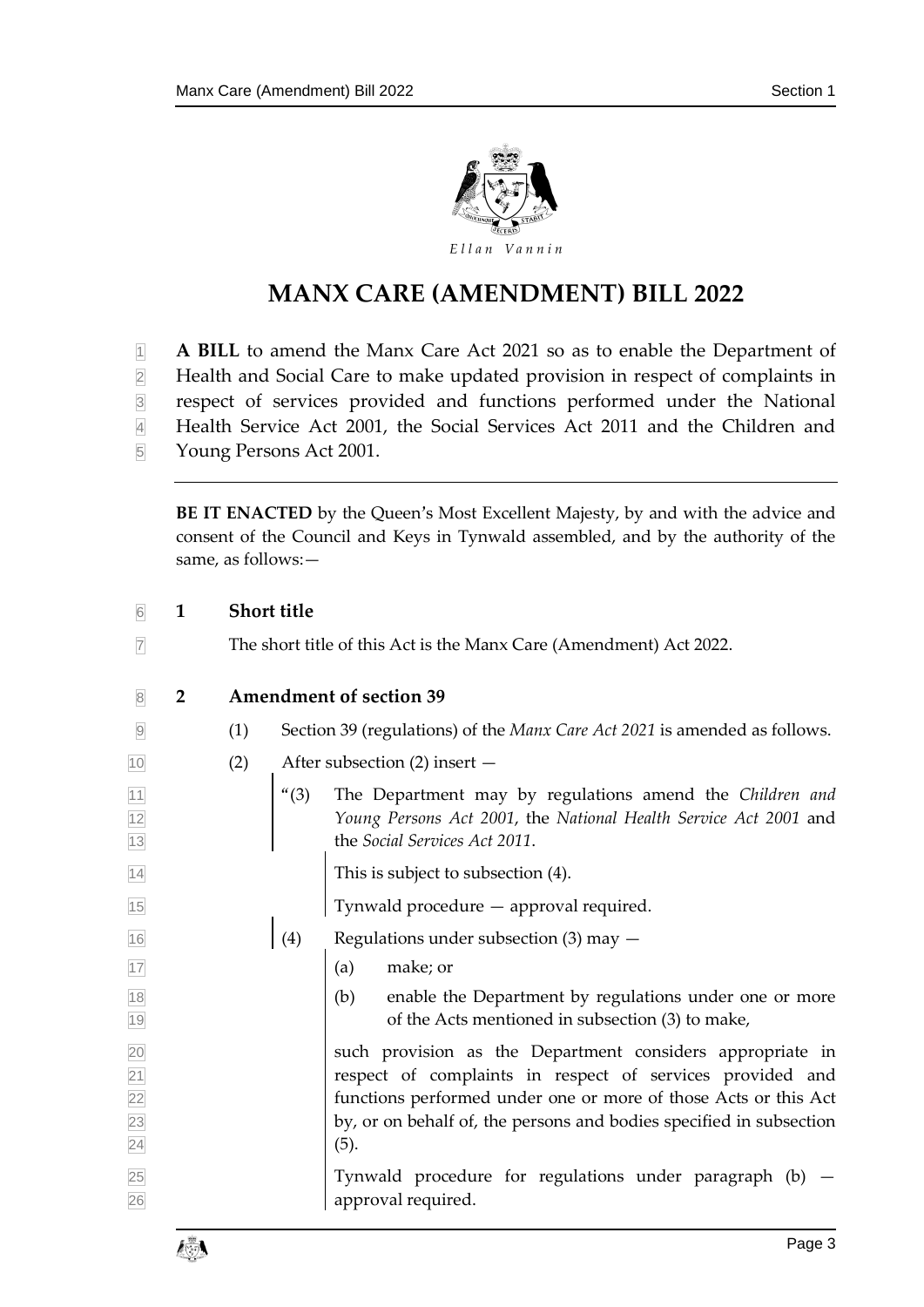| (5) |     | The persons and bodies referred to in subsection $(4)$ are $-$ |
|-----|-----|----------------------------------------------------------------|
|     |     | (a) the Department; and                                        |
|     | (b) | Manx Care.                                                     |

 $(6)$  To avoid doubt, subsection  $(1)$  applies in relation to subsection  $(3)$ and in relation to regulations made under or in accordance with subsection (3) (including regulations referred to in subsection  $(4)(b)$ ) as it applies in relation to any other provision of this Act.".